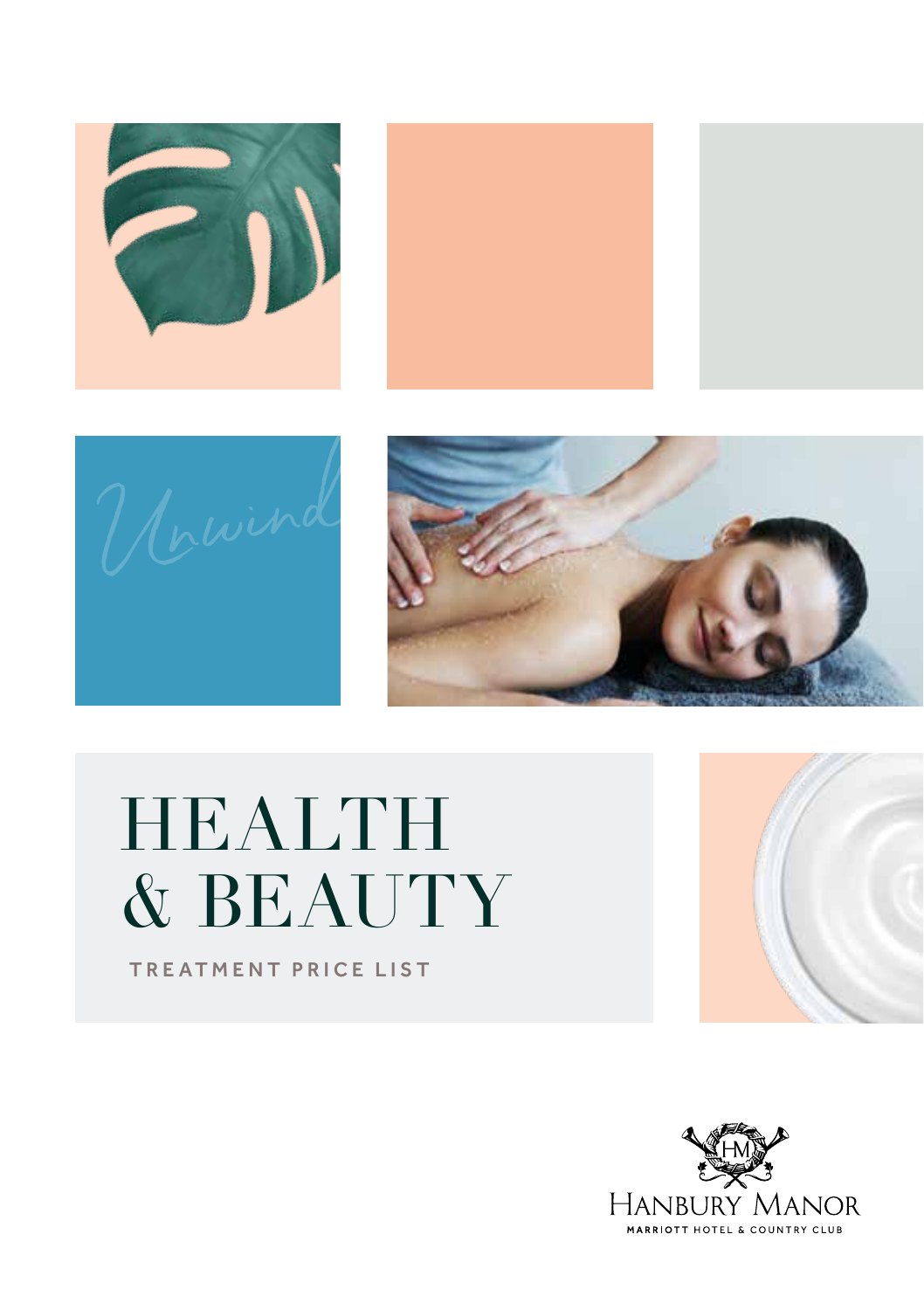# **WELCOME**



## **ELEMIS**

Pushes the boundaries to develop unique textures, ground-breaking formulations and conduct clinical trials to confirm what we already know; Elemis delivers real results.

# DECLÉOR

Combining nature's purest and most potent active ingredients, Decléor scientifically selects and masterfully blends premium Essential Oils to deliver for each skin need, targeted and proven skincare solutions. Understanding that beauty and well-being are intrinsically linked, Decléor offers a unique sensorial experience that visibly enhances the skin's natural health and radiance.

# MADE FOR LIFE **WELLNESS**

These treatments are suitable for all including those in remission from, being treated for or living with cancer.

The treatments are akin to a period of meditation, allowing the body to access the parasympathetic state where the mind and body are prompted into a 'state of allowing'. This period of time allows rejuvenation on all levels – mind, body and emotions including a natural boost to immunity. All Made for Life treatments use Made for Life 100% organic preparations and a range of specialised relaxation techniques.

# WHERE SPA MEETS SCIENCE MEETS SKIN

All the treatments are designed to support great skin health; to respect skin is alive, every spa therapy is shaped and moulded around you. Personalised for a results-driven experience

# ELEMIS FACE: TOUCH

The hands of a highly trained ELEMIS therapist are profoundly effective anti-ageing tools. Using a combination of massage techniques from around the world, this is where intuition meets expertise with clinically proven results.

# TOUCH: ANTI-AGEING

#### ELEMIS PRO-COLLAGEN AGE DEFY

Tackle fine lines and wrinkles with the clinically proven age-defying benefits of marine charged Padina Pavonica and Red Coral. Targeted massage encourages optimum cellular function for nourished, younger looking skin.

55 Minutes £80 Per Person

#### ELEMIS PRO-DEFINITION LIFT AND CONTOUR

Powered by breakthrough technology, this facial helps restore the architecture of the face using the potent nutrients in plant actives found to help support the extracellular matrix. Creates a profoundly sculpted, youthful effect.

55 Minutes £80 Per Person

#### ELEMIS DYNAMIC RESURFACING PRECISION PEEL

Target the signs of ageing and uneven skin tone, this pioneering precision treatment uses layers of enzymes for powerful exfoliation and renewal. A new start for smoother, younger-looking skin.

55 Minutes £80 Per Person

# TOUCH: SKIN SOLUTIONS

These targeted treatments will gently but firmly take on the challenges of sensitivity, oiliness and dullness for healthier complexions.

#### ELEMIS SUPERFOOD PRO-RADIANCE

A nutritional boost rich in superfoods and essential minerals designed to pack stressed, dull skin with energising, detoxifying actives. Clinically proven to leave skin plumper, radiant and lit up with good health.

55 Minutes £75 Per Person

#### ELEMIS SENSITIVE SKIN SOOTHER

Fragile skin needs special attention. A soothing massage technique helps reduce the appearance of redness and protect against daily stresses. Texture and moisture levels are dramatically restored. Skin is left supremely soothed, comfortable and calm.

55 Minutes £75 Per Person

#### E LEMIS ANTI-BLEMISH MATTIFY AND CALM

A revelation for oily, congested or hormonal skin. This mattifying facial helps combat oil and shine, while intuitive massage helps restore micro-circulation. A deeply detoxifying treatment for clear, bright skin.

55 Minutes £75 Per Person

#### ELEMIS TASTER FACIAL

A treatment adapted to suit all skin types, ideal as an introduction to Elemis and their treatment menu. Skin is cleansed and prepared for treatment masks to be applied, followed by nourishment and treatment creams to leave the skin rejuvenated and smooth.

25 Minutes £45 Per Person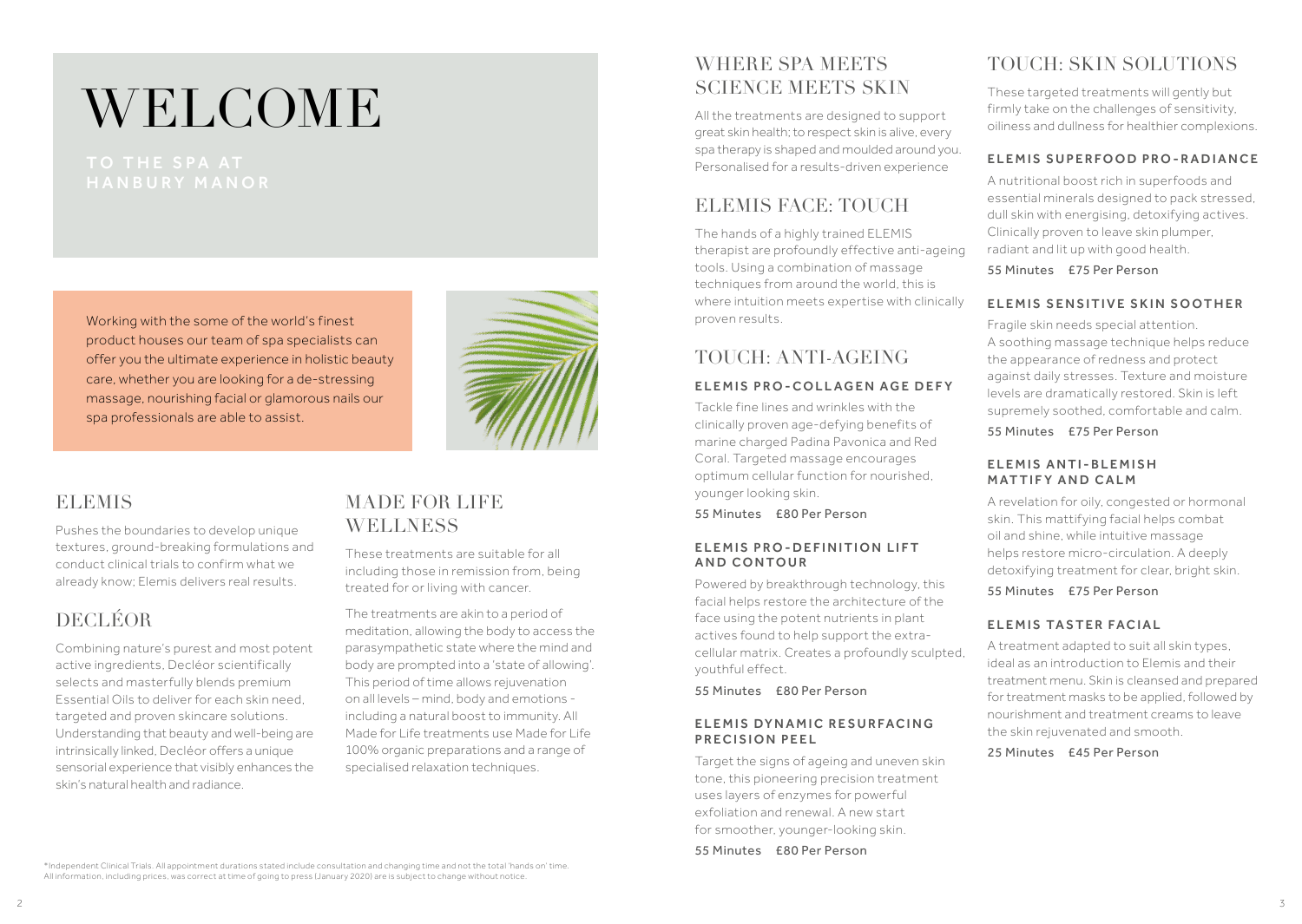# ELEMIS FACE: **TECHNOLOGY**

The pioneering BIOTEC machine works to switch your skin back on, increasing its natural cellular energy. Technology turbo-charges touch. The clinically proven result is visibly healthy, nourished and energised skin.

# TECHNOLOGY: ANTI-AGEING

#### ELEMIS BIOTEC LINE ERASER

Target wrinkles and energise the skin towards optimum performance with microcurrent pulses and red and blue light therapy. A powerfully rejuvenating clinically proven facial treatment that effectively irons out wrinkles and fills out lines.

55 Minutes £85 Per Person

#### ELEMIS BIOTEC FIRM-A-LIFT

Rediscover the architecture of your face with this ground-breaking blend of massage and sculpting galvanic technology. Skin is visibly strengthened for a contoured complexion that is remarkably lifted.

55 Minutes £85 Per Person

#### ELEMIS BIOTEC SKIN RESURFACER

This revolutionary clinically proven facial addresses skin tone, blemishes and fine lines to transform the texture of the skin. The ultrasonic peel, massage and light therapy deliver a complexion that has never been smoother.

55 Minutes £85 Per Person

# TECHNOLOGY: SKIN SOLUTIONS

#### ELEMIS BIOTEC RADIANCE RENEW

This cellular-boosting treatment targets sluggish complexions. The ultrasonic peel stimulates the removal of impurities and dead skin cells, while the galvanic rejuvenating current restores moisture for instantly clearer and visibly brighter skin.

55 Minutes £85 Per Person

#### ELEMIS BIOTEC BLEMISH CONTROL

A deep cleansing facial that detoxifies and repairs damaged tissue. Ultrasonic vibration, massage, and galvanic currents thoroughly decongest and exfoliate. Powerful anti-oxidants soothe, while light therapy helps clear the complexion.

55 Minutes £85 Per Person

#### ELEMIS BIOTEC SENSITIVE SKIN SOOTHER

This anti-redness treatment soothes sensitive skin. An oxygen infusion encourages cellular restoration, while red light therapy and calming anti-oxidants improve the skin's ability to repair itself. The result is calm and soothed skin.

55 Minutes £85 Per Person

# DECLÉOR FACIALS

#### RESET & STRENGTHEN FACIAL

The very first Decléor bespoke treatment created that brings out your complexion's natural beauty. The face is perfectly replenished and glowing with vitality, thanks to Essential Oils and our blend of flaxseed, sunflowers and plant vitamins. A back diagnostic massage is added during the 70 minute experience.

55 Minutes £75 Per Person 70 Minutes £90 Per Person

#### QUENCH & PROTECT FACIAL

Super-hydrating and able to quench even the thirstiest of skins, avoid dull and dehydrated skin with this deeply moisturising treatment. It includes a gentle yet effective exfoliation to leave skin smooth, velvety soft and perfectly prepped for our nourishing AROMESSENCE™ Neroli Bigarade Serum. A nutrient-rich mask drenches skin with soothing, moisture-loving ingredients for a rehydrated, supple and cashmere soft feel. A back diagnostic massage is added during the 70 minute experience.

55 Minutes £75 Per Person 70 Minutes £90 Per Person

#### CALM & SOOTHE FACIAL

This intensely soothing treatment instantly relieves sensitive and irritated complexions. Acting like a calming comfort blanket, Rose Damascena helps to soothe angry, sore skin; a cooling chamomile blossom mask helps to reveal a calmer, smoother surface. Redresses all types of sensitivity whether due to stress, poor diet, illness, medication or simply general fatigue. Skin becomes clear, soothed and more resilient to environmental aggressions. A back diagnostic massage is added during the 70 minute experience.

55 Minutes £75 Per Person 70 Minutes £90 Per Person

#### SCULPT & REJUVENATE

This facial helps reshape the contours of the face with a re-cushioning effect. After a deep cleanse & three facial massages, your therapist will help lift your skin with a massage using our outstanding Energy Youth Concentrate Mask. This will plump and smooth the appearance of lines & wrinkles, whilst softening & increasing the tone, leaving the skin glowing with rosy youthfulness. A back diagnostic massage is added during the 70 minute experience.

55 Minutes £75 Per Person 70 Minutes £90 Per Person

#### SMOOTH & GLOW

This facial is enriched with vitamins and antioxidants. The unique massage movements help to release tension and the bamboo movements help to smooth out the appearance of lines and wrinkles. Our vitamin mask softly cocoons skin, providing the perfect environment for it to flourish. Skin is left deeply cleansed, perfectly replenished and glowing with vitality. A back diagnostic massage is added during the 70 minute experience.

55 Minutes £75 Per Person 70 Minutes £90 Per Person

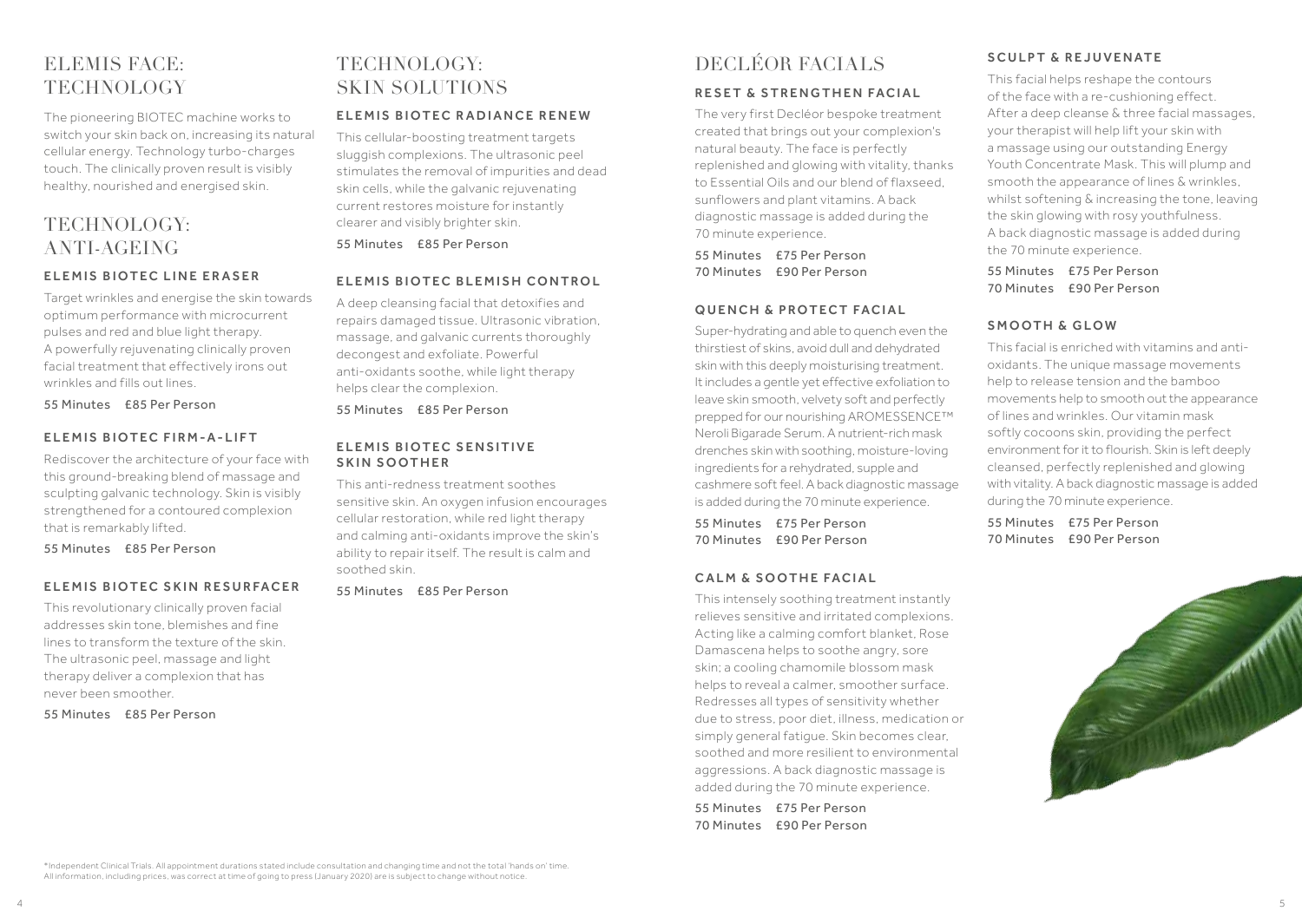# BODY TREATMENTS **MASSAGES**

#### D E CLÉOR AROMA ELLLI BODY MASSAGE

Heavenly full body aromatherapy treatments. Relax, detoxify, tone or stimulate with one of these tension-releasing, holistic treatments. Stresses and strains blissfully melt away and skin all over is left revitalised and velvety.

55 Minutes £85 Per Person 85 Minutes £115 Per Person

#### RECOVER & RELEASE BAMBOO MASSAGE

Relieve your daily stresses and tiredness with this sensuous deep tissue massage using natural bamboo and deep pressures to accentuate the massage effects and instantly relieve muscle tensions. The massage with Cica, Rosemary & Niaouli Essential Oils will help to stimulate blood circulation and help your skin to heal itself, naturally.

55 Minutes £95 Per Person

#### A R O M A T H E R A P Y WARM STONE MASSAGE

Divine heated stones relax away muscle tension and strains. Stimulate energy flow while soothing body and mind with this heavenly massage that uses the warmth of heated stones to ease every tension. Decléor's Aromatic Balms heighten the ecstasy and also supremely soften skin. Just heaven.

55 Minutes £95 Per Person

#### HOT LAVA SHELL FULL BODY MASSAGE

The ultimate calming massage the Lava Shell Relax treatment is the soothing solution. As the marine polished sea shells are glided smoothly over the body, you will instantly drift into a blanket of warmth, falling into a state of utter relaxation and calm.

55 Minutes £95 Per Person

#### ELEMIS PEACEFUL PREGNANCY MASSAGE

A gently nurturing, specially formulated massage for mothers-to-be that deeply relaxes, comforts and hydrates the skin. Relieves tension in the upper back and alleviates swelling in the hands and feet. This treatment includes a light facial to cleanse and moisturise with a gentle scalp massage. (Suitable in 2nd and 3rd trimester). 55 Minutes £85 Per Person

EXFOLIATION & MASSAGE

#### HANBURY SIGNATURE TOTAL BODY EXPERIENCE

Top to Toe treat. Unique to The Spa at Hanbury Manor, our signature treatment has been carefully designed for pure indulgence, this all over body experience incorporates an Elemis taster Facial, full body exfoliation & relaxing massage leaving you feeling rejuvenated from head to toe.

85 Minutes £115 Per Person

# AROMA BODY WRAPS

#### VANILLA & YLANG YLANG

Tailor-made cocooning full body envelopment. Exfoliation, followed by warming body mask helps to relax and soothe your body and mind. This sublimely relaxing treatment includes deliciously soothing vanilla & brightening papaya extract to leave your skin satin smooth.

70 Minutes £85 Per Person

# **ALTERNATIVE TREATMENTS**

#### TRANQUILLITY SCALP

Intensely de-stressing scalp treatment to banish tension and aid restful sleep. Pressure point massage includes essential oils to invigorate and calm leaving a feeling of pure serenity.

25 Minutes £45 Per Person

#### REFLEXOLOGY

An ancient treatment working on the pressure points of the feet Reflexology can help to energise, relax and restore the body's balance.

55 Minutes £85 Per Person

#### MADE FOR LIFE WELLNESS

Treatments are suitable for all including those in remission from, being treated for or living with cancer.

#### HAND ON HEART™ DEEPLY RELAXING BACK, SCALP & FACIAL TREATMENT

This deeply relaxing and nurturing spa ritual is suitable for all and created to help you reach a sense of deep peace and calm. Smooth, slow and rhythmic Tui Na and gentle touch is applied to the scalp, face, back and shoulders. The slow Tui Na Chinese movements rebalance and calm the upper body. The facial eases any tension held within the face and also replenishes, nourishes and revives the skin, using luxurious 100% organic oils and balms. (also suitable for people living with and recovering from cancer) (including 15 mins consultation)

70 Minutes £85 Per Person 100 Minutes £115 Per Person

#### CATCH THE BREATH® SOOTHING BACK AND SCALP TREATMENT

For those with less time, who simply want some time out to 'catch the breath'; this nurturing back, head and shoulder ritual will help you to gently drift away and relax. Your therapist uses slow, soothing and nurturing touch therapy with 100% organic oils and balms to bring you a deep sense of calm and relaxation. (also suitable for people living with and recovering from cancer) (including 15 mins consultation)

40 Minutes £45 Per Person

#### SOOTHE & NURTURE™ ORGANIC FACIAL 100% ORGANIC FACIAL

A beautiful way to restore natural luminosity to the skin, leaving you looking and feeling radiant. 100% organic balms and oils will nourish and cleanse, eliminating congestion and returning natural balance to the skin, whilst deeply relaxing face and scalp massage calms the mind and soothes the soul. (also suitable for people living with and recovering from cancer) (including 15 mins consultation)

70 Minutes £85 Per Person 40 Minutes £45 Per Person

#### S O F T T OUCH THE RAPY DEEPLY RELAXING TOUCH TO FACE OR BODY

An exceptionally relaxing sequence of slow, soothing movements tailored to your needs. Soothing and nurturing touch to full body or part body induces a deep sense of relaxation enabling you to find peace and enjoy the present moment. (Suitable for people living with cancer) (including 15 mins consultation)

70 Minutes £85 Per Person 40 Minutes £45 Per Person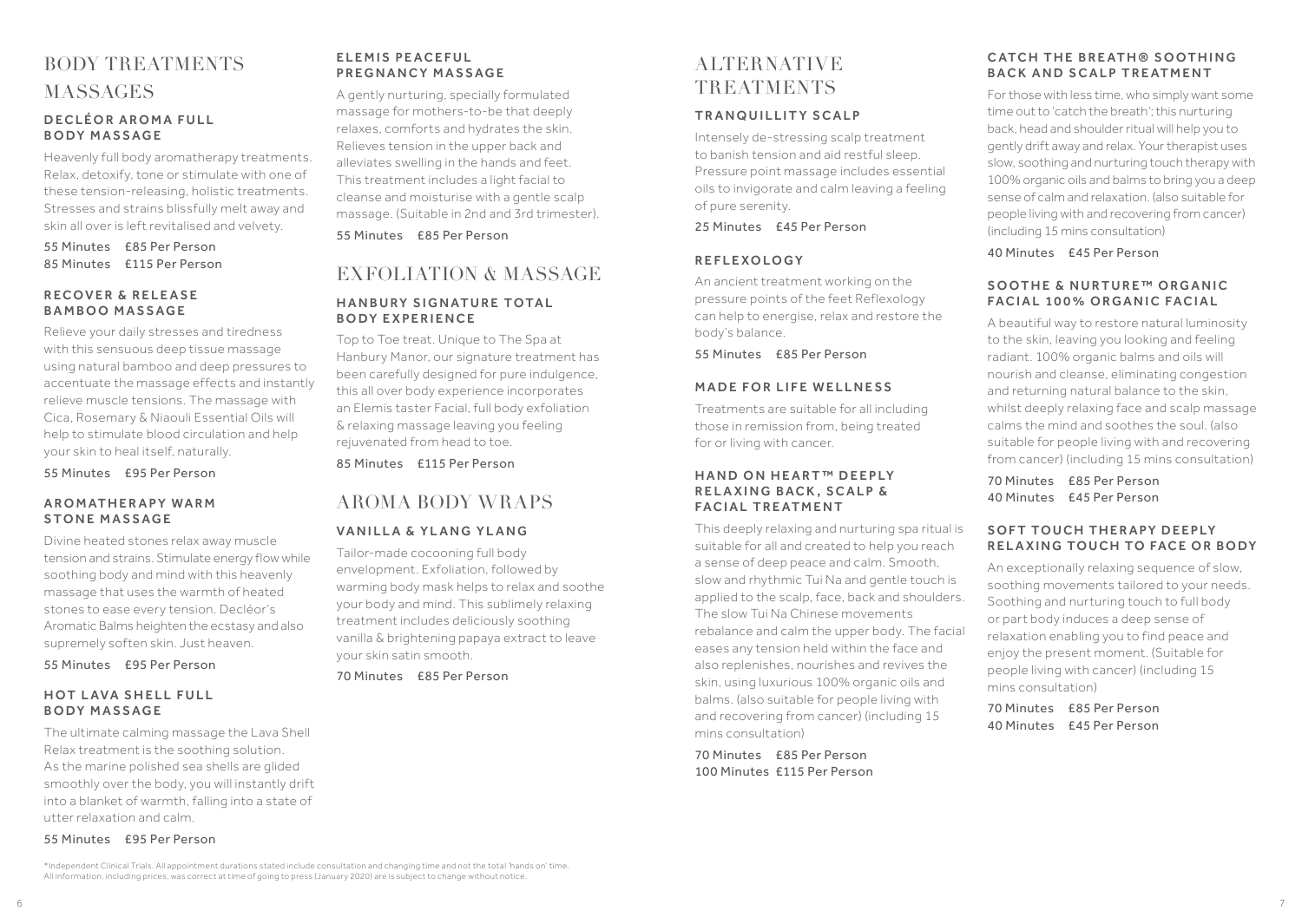# SPA FOR MEN

# MEN'S TREATMENT MENU

Men's skin behaves differently to women's. Shaving, sports and lifestyle all make their own demands. ELEMIS responds with high performance facial therapies designed to restore energy, dynamism and lustre to male skin.

# ELEMIS MEN'S: TOUCH

#### EL EMIS HIGH PERFORMANCE SKIN ENERGISER

The hard-working facial for ageing, dehydrated skin and tired eyes. It maximises cell regeneration, as extraction decongests. Multi-dynamic facial massage sequences boost circulation, whilst scalp and foot massage deeply relax.

55 Minutes £75 Per Person

# ELEMIS MEN: **TECHNOLOGY**

#### ELEMIS BIOTEC SUPER-CHARGER **FOR MEN**

The facial to de-stress, de-age and defatigue the male complexion while activating ultimate skin dynamism. Ultrasonic peeling, and galvanic current deliver a deep clean, time efficient solution.

55 Minutes £85 Per Person

#### DECLÉOR INTENSIVE CLASSIC FACE TREATMENT

Kick-starts tired skin and minimises irritations. More than just a facial, this tension-relieving aromatherapy treatment can be individually tailored to meet the needs of all skin types. Incorporating the relaxing back diagnostic massage, it offers deep cleansing, exfoliation and combats daily aggressions, such as shaving. This treatment will leave the complexion refined and brightened.

#### 55 Minutes £75 Per Person

#### DE CLÉOR INTENSIVE ENERGISING BODY MASSAGE

Blitzes tension and re-charges the mind. Dramatically reducing tension and boosting energy levels, this deeply revitalising treatment includes a powerful therapeutic full body massage to blast away muscular – and mental - aches and pains. Leaves mind and body ready to go again.

55 Minutes £85 Per Person 85 Minutes £115 Per Person

#### R E COVER & REI EASE BAMBOO MASSAGE

Relieve your daily stresses and tiredness with this sensuous deep tissue massage using natural bamboo and deep pressures to accentuate the massage effects and instantly relieve muscle tensions. The massage with Cica, Rosemary & Niaouli Essential Oils will help to stimulate blood circulation and help your skin to heal itself, naturally.

55 Minutes £95 Per Person

#### A R O M A T H E R A P Y WARM STONE MASSAGE

Divine heated stones relax away muscle tension and strains. Stimulate energy flow while soothing body and mind with this heavenly massage that uses the warmth of heated stones to ease every tension. Decléor's Aromatic Balms heighten the ecstasy and also supremely soften skin. Just heaven.

55 Minutes £95 Per Person

#### HOT LAVA SHELL FULL BODY MASSAGE

The ultimate calming massage the Lava Shell Relax treatment is the soothing solution. As the marine polished sea shells are glided smoothly over the body, you will instantly drift into a blanket of warmth, falling into a state of utter relaxation and calm.

55 Minutes £95 Per Person

#### HANBURY SIGNATURE TOTAL BODY EXPERIENCE

Top to Toe treat. Unique to The Spa at Hanbury Manor, our signature treatment has been carefully designed for pure indulgence, this all over body experience incorporates an Elemis Taster Facial, full body exfoliation & relaxing massage leaving you feeling rejuvenated from head to toe.

85 Minutes £115 Per Person

#### TRANQUILLITY SCALP

Intensely de-stressing scalp treatment to banish tension and aid restful sleep. Pressure point massage includes essential oils to invigorate and calm leaving a feeling of pure serenity.

25 Minutes £45 Per Person

#### REFLEXOLOGY

An ancient treatment working on the pressure points of the feet Reflexology can help to energise, relax and restore the body's balance.

55 Minutes £85 Per Person

#### MALE GROOMING HANDS OR FFFT

Intensive hand or feet & nail treatment just for men.

25 Minutes £30 Per Person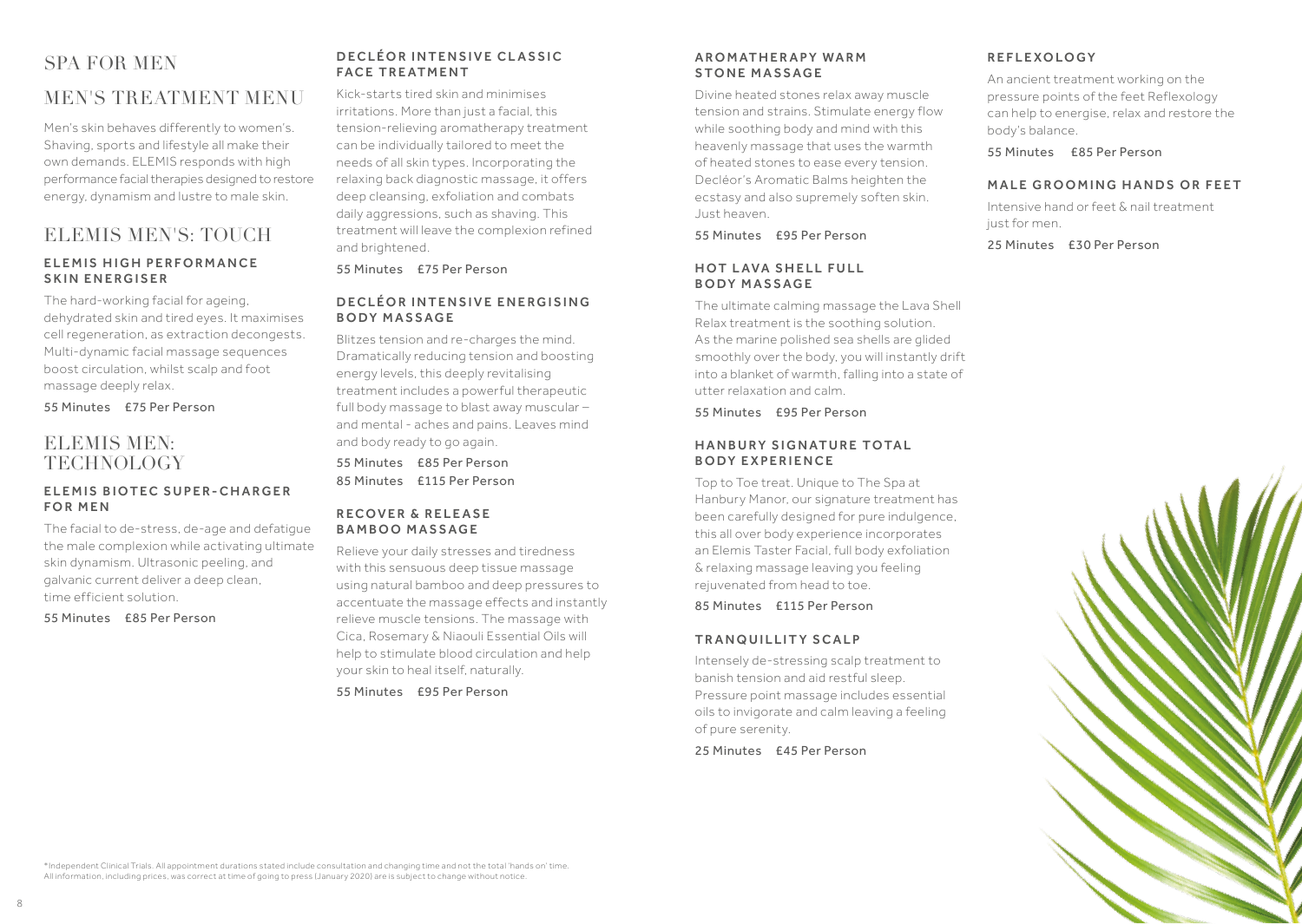# NAILS BY JESSICA

When it comes to natural nails, Jessica nails is considered a world leading brand, we have a range of Jessica nail treatments and products to achieve and maintain naturally beautiful nails.

#### CLASSIC MANICURE

Not all nails are alike, each nail is analysed and treated for their specific type. Treatment includes exfoliation, massage and cuticle care. Nails are beautifully shaped and treated with a prescriptive basecoat before finishing with the perfect polish.

40 Minutes £39 Per Person

#### D EL UX E MANICURE & TAKE HOME JESSICA POLISH

Select your colour mood by choosing your polish from a selection of our Jessica nail range, this comprehensive treatment includes the Jessica Classic Manicure with the luxurious added benefits of thermal heated mittens for deeper penetration of the oils and creams. This treatment is excellent for increasing circulation or relieving stiff, painful joints. Your selected polish is then yours to keep.

55 Minutes £49 Per Person

#### CLASSIC PEDICURE

Hard skin will be removed, feet and legs will be massaged with deep conditioning creams leaving them softer and smoother, your cuticles will be groomed and your toenails will be beautifully shaped and perfectly polished.

40 Minutes £39 Per Person

#### ZEN SPA DELUXE PEDICURE & TAKE HOME POLISH

Select your colour mood by choosing your polish from a selection of our Jessica nail range, all the benefits of classic Pedicure with luxurious elements of a lower leg and foot ritual with awakening crystals. Thermal heated booties for deeper penetration and relaxation. Your selected polish is then yours to keep.

55 Minutes £49 Per Person

# GELERATION NAILS

Created with the nurture of your natural nail in mind, GELeration protects your nails, while offering weak, bitten or problem nails the opportunity to grow underneath the gel, Perfect nails for up to 3-4 weeks with long-lasting high gloss shine and super fast drying times.

#### GEL OVERLAY MANICURE

Includes hand exfoliation, massage, cuticle care, nail shape and finished with Jessica's GELeration gel polish.

40 Minutes £49 Per Person

#### GEL SOAK OFF & **OVERLAY MANICURE**

Includes Gel overlay manicure with removal of your existing Gel polish.

70 Minutes £65 Per Person

#### GEL OVERLAY PEDICURE

Hard skin will be removed, your cuticles will be groomed and your toenails will be beautifully shaped and perfectly polished with Jessica's GELeration polish.

40 Minutes £49 Per Person

#### GEL SOAK OFF & OVERLAY PEDICURE

Includes Gel overlay pedicure with removal of your existing Gel polish.

70 Minutes £65 Per Person

GEL SOAK OFF & TIDY 25 Minutes £30 Per Person

# FINISHING TOUCHES

#### WAXING AND TINT

Full range of waxing and tint services available (Prices available on booking). A 24 hour patch test is required prior to tint appointments.





\*Independent Clinical Trials. All appointment durations stated include consultation and changing time and not the total 'hands on' time. All information, including prices, was correct at time of going to press (January 2020) are is subject to change without notice.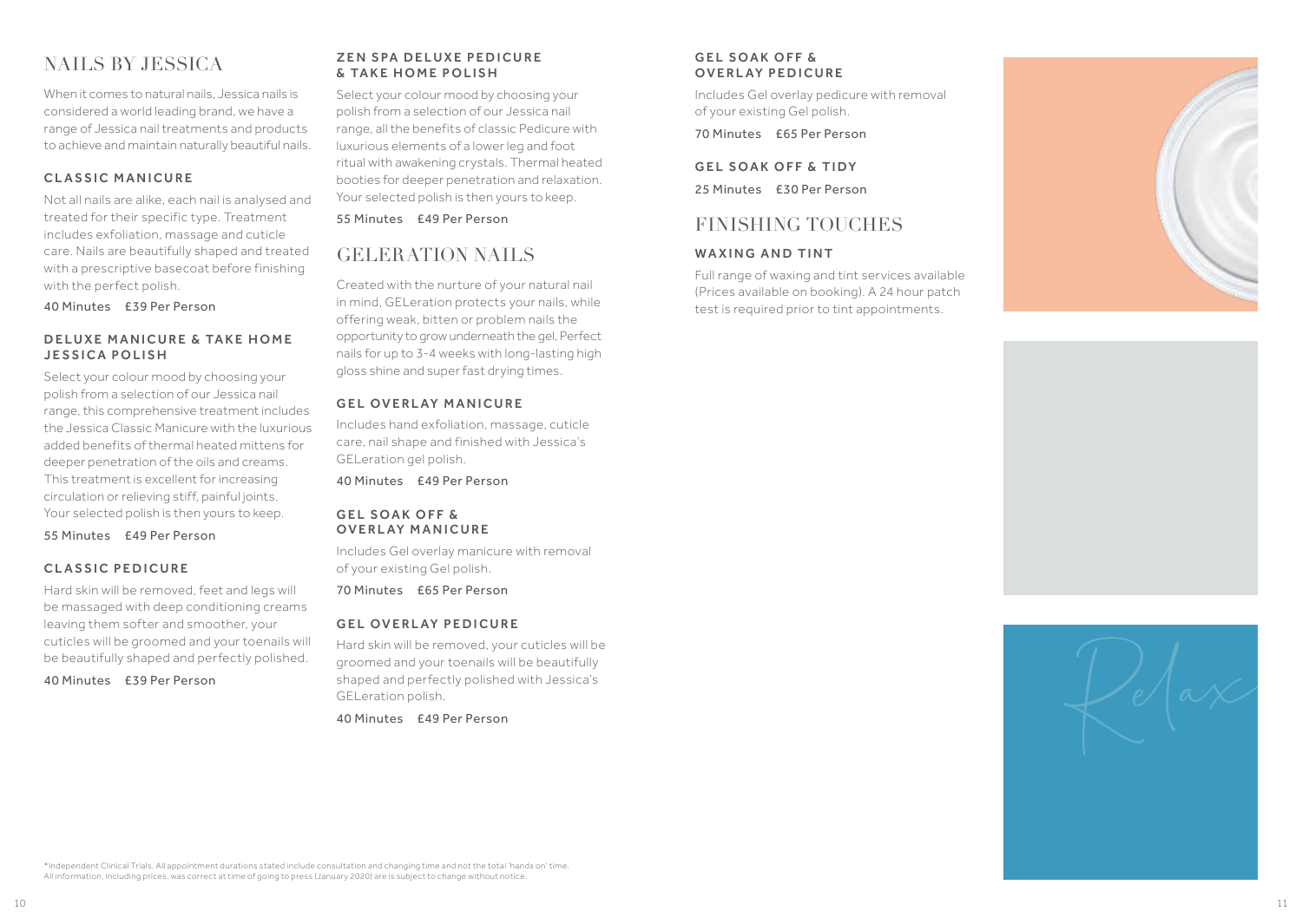# DAY SPA PACKAGES

#### DAY SPA PACKAGES AVAILABLE MONDAY - FRIDAY UNLESS STATED

Your Hanbury Manor Day Spa package is designed to ensure you enjoy a day of relaxation and pampering. Whether you are looking for escapism, want to catch up with a friend or celebrating a special occasion we have a selection of Spa Days that are designed around you.

Your perfect Spa Day packages include… Personalised welcome & tour of The Spa, full use of The Spa & club facilities including a lunch/dining experience, access to exercise classes and fitness suite, complimentary robe, slippers & towels for the duration of your day.

#### SIMPI Y SPA - AVAII ARI F MONDAY -THURSDAY

Welcome arrival tour including refreshing smoothie served between 9.30 & 11.00am, full use of The Spa & club for the day and two course lunch in Cast Iron.

#### £49 Per Person

#### HANBURY TIME FOR TWO

Choose 1 X 55 minute treatment from either a Elemis Superfood Pro Radiance Facial (55mins) OR a Decléor Vitamin Surge Facial (55mins) OR a Decléor Aroma Full Body Massage (55mins), Two course lunch in Cast Iron. (Exchange massage to Warm Stone Or Hot Lava for additional £10pp)

#### 55 Minutes £109 Per Person

*Upgrade your package to include Two 55 minute treatments for an additional £50/£60 (saving £25+).*

#### HANBURY RELAX & UNWIND

Includes 3 x 25 minute treatments, Elemis Taster Facial (25mins), Decléor Aroma Back, Neck & Shoulder Massage (25mins), File & Polish on hands OR feet (25mins) Two course lunch in Cast Iron.

#### £129 Per Person

#### HANBURY SIGNATURE DAY

Hanbury Signature Total Body Care (85mins), Classic Manicure OR Classic Pedicure (40mins) and two course lunch in Cast Iron.

## £159 Per Person

#### HANRURY ULTIMATE SPA DAY

Welcome fruit smoothie & fresh fruit platter available between 9.30-11.00am, Decléor Aroma Full Body Massage (85mins), Elemis Skin Consultation & Elemis Biotec Facial Treatment (70mins) Complimentary £20 voucher towards any Elemis face or body products on the day. Sumptuous Champagne Afternoon Tea served in Oak Hall.

£219 Per Person

#### HANBURY EVENING RETREAT -SUNDAY - THURSDAY

Full use of The Spa and club from 16.30, select 1 x 25 minute treatment - Personalised massage OR Elemis Taster Facial (25mins) and three course evening meal in Cast Iron.

£79 Per Person

#### HANRURY AFTFRNOON TFA & SPA MONDAY - THURSDAY

Enjoy full use of The Spa & Country Club from 12:30 and select 1 x 25 minute treatment. Decléor Aroma Back, Neck & Shoulder Massage OR Elemis Taster Facial (25mins) Luxurious Afternoon Tea served in Oak Hall.

#### £79 Per Person

#### SUNDAY SPA EXPERIENCE -SUNDAY ONLY

Full use of The Spa & Club from 12.30, 2 x 25 minute treatments including a Decléor Aroma Back, Neck & Shoulder Massage (25mins) & Elemis Taster Facial (25mins) Luxurious Champagne Afternoon Tea In Oak Hall. £119 Per Person

# HOW TO SPA

#### What shall I wear?

Clients on Spa Days will feel most comfortable going into treatments with their robe over their swimwear. During treatments our therapists are trained to observe client modesty at all times swimwear or underwear must be worn OR disposable briefs / boxers can be provided for your use.

Robes, towels & slippers are provided for your convenience and comfort in the spa lounge & during lunch, you may wish to bring your own wet area flip flops for the pool and wet zones within The Spa.

Suitable clothing & footwear (trainers or gym shoes) are required when using the gym and aerobics studio. We strongly advise that no jewellery be worn at any time while using The Spa facilities or relaxing within The Spa area.

#### How do I choose my treatments?

We offer a menu to pamper, relax and revive the body. Our Therapists can help you select those treatments that are most appealing and beneficial to you.



#### Treatment Consultations

Our consultations are confidential and complimentary and are included within the treatment time experience. Please notify us on booking if you have any allergies or medical concerns that may prevent us undertaking the treatment. Some treatments are not suitable for certain medical conditions, in such cases an alternative treatment will be offered by your therapist.

#### Treatment Only Arrival

We kindly ask that you arrive at The Spa reception 15 minutes before your appointment time to enable you to relax and complete a consultation form. We offer our guests a reliable treatment schedule, please appreciate that late arrivals will not receive an extension of scheduled treatment time.

#### Spa Day Arrivals

If you have booked a Spa Day or over night package we recommend that you arrive at The Spa reception at least 60 minutes prior to your scheduled appointment. Using the steam room, sauna and pool area before your treatment will allow you to reach optimum relaxation and gain the full benefit of your spa experience. We offer our guests a reliable treatment schedule, please appreciate that late arrivals will not receive an extension of scheduled treatment time.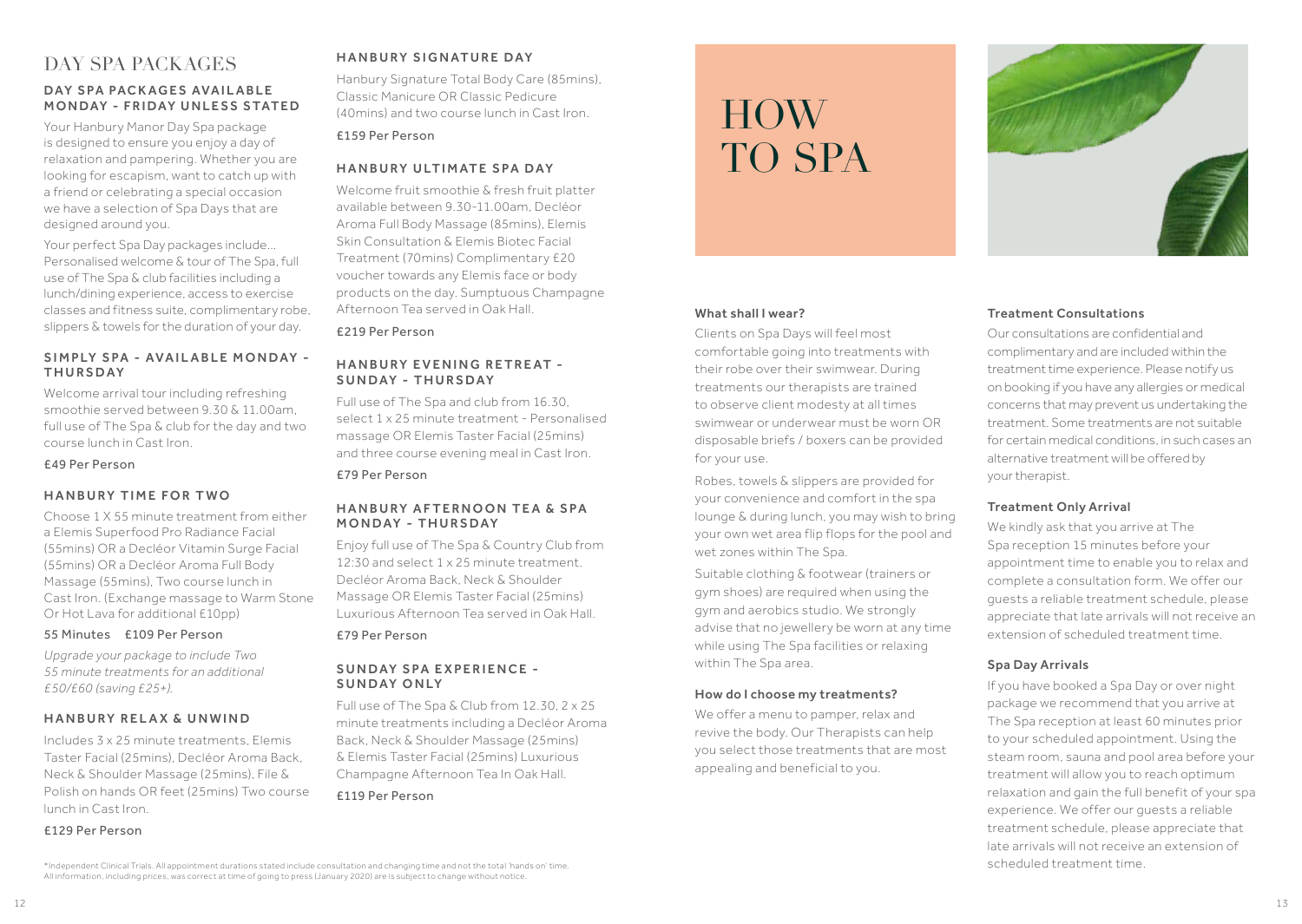#### Young Adults & Treatments Services

You must be over 18 years to book the full range of treatments. Young adults 16 & 17 years may receive manicure, pedicure, taster facial treatments & limited spa day packages. Please ask for full details on booking. (Young adults 16 & 17yrs are not permitted to receive any massage or massage based treatments)

#### Persons 15 & Under

May only book manicure & pedicure services whilst accompanied by a responsible adult. Persons under 16 are not permitted to book spa day packages.

#### What if I'm pregnant?

Please notify us if you are pregnant when booking your treatments.

#### Reservations and Cancellations

Credit/debit card details are required at the time of booking to guarantee your appointment. We advise guests to arrive at least 15 minutes prior to your appointment. Arriving late may mean we are unable to accommodate the full treatment experience, in such circumstances we are unable to provide a refund. Booking in advance is highly recommended, subject to availability walk in services are also available. All prices, treatments, Spa Days and information are current at time of distribution and are subject to change without notice. As a courtesy to our therapists and other guests we kindly ask for at least 24 hours notice to cancel or reschedule your booking. Groups of 5 or more are required to provide 48 hours notice. In the event of late cancellation you will be charged the full amount of the package or treatment.

#### Children

Children of residential guests and members are permitted to use the swimming pool at designated times of the day, children under the age of 16 must be supervised at all times - for further information please ask a member of the Spa Team. Please be advised children are not permitted on Spa Days.

#### Continue your experience at home.

As part of your complete experience, our trained Therapists will gladly recommend a skin care routine to enable you to continue the benefits of your treatment at home. Our products are available to buy directly from The Spa.

#### Gift Vouchers

Gift vouchers are available at a variety of monetary values and for any treatment or package; these can be purchased from reception. Vouchers are an ideal way of solving those 'what-to-buy dilemmas' for that special occasion, an anniversary surprise, birthday treat or just because you care!

#### Peace of Mind

We endeavour to provide you with a tranquil, relaxing and reviving environment. We therefore request that you respect the needs of fellow clients by leaving your mobile phones and other electronic items in your locker. Smoking is not permitted on the premises.